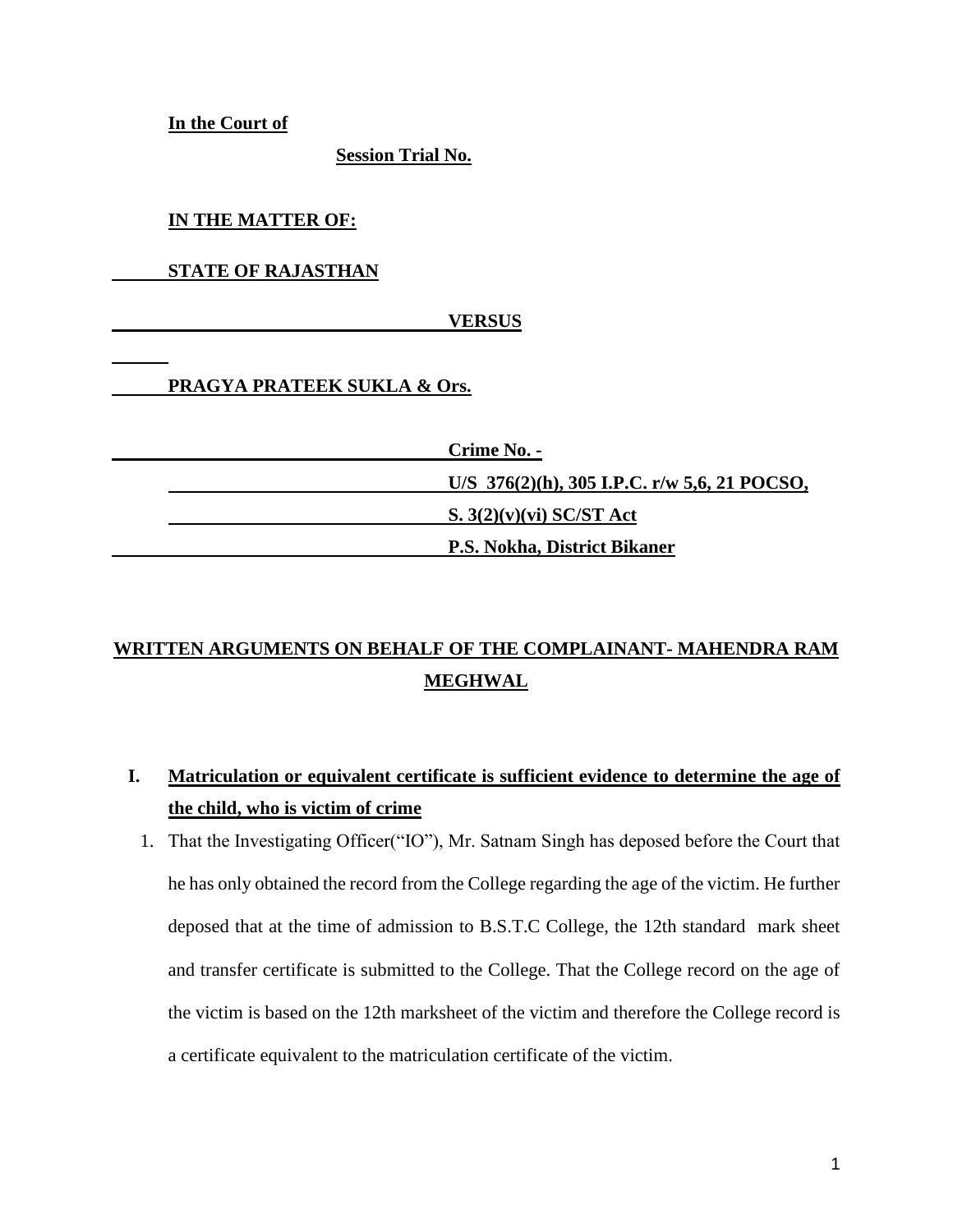- 2. Furthermore, the IO has also deposed before the court that it is untrue that the 12th marksheet does not mention the birth date of the student.
- 3. That Section 34(2) of the POCSO Act provides that: *"If any question arises in any proceeding before the Special Court whether a person is a child or not, such question shall be determined by the Special Court after satisfying itself about the age of such person and it shall record in writing its reasons for such determination."*
- 4. In a number of cases, the higher courts have held that the age of the victim has to be, *prima facie,* determined by looking at the school certificate/mark-sheet of the victim. This parameter has been upheld, previously in accordance with **Rule 12 of Juvenile Justice (Care and Protection of Children) Rules, 2007,** which is now incorporated under **Section 94 of The Juvenile Justice (Care and Protection of Children) Act, 2015 (hereinafter JJ Act, 2015)**.
- 5. Both under Rule 12(3) of Juvenile Justice (Care and Protection of Children) Rules, 2007 and Section 94(2) of JJ Act 2015, the date of birth certificate from the school, or the matriculation or equivalent certificate from the concerned examination Board, if available; shall be the evidence to determine the age of the child.

Rule 12(3) of Juvenile Justice (Care and Protection of Children) Rules, 2007 provides:

*(3) In every case concerning a child or juvenile in conflict with law, the age determination inquiry shall be conducted by the court or the Board or, as the case may be, the Committee by seeking evidence by obtaining –*

> *(a) (i) the matriculation or equivalent certificates, if available; and in the absence whereof;*

*(ii) the date of birth certificate from the school (other than a play school) first attended; and in the absence whereof;*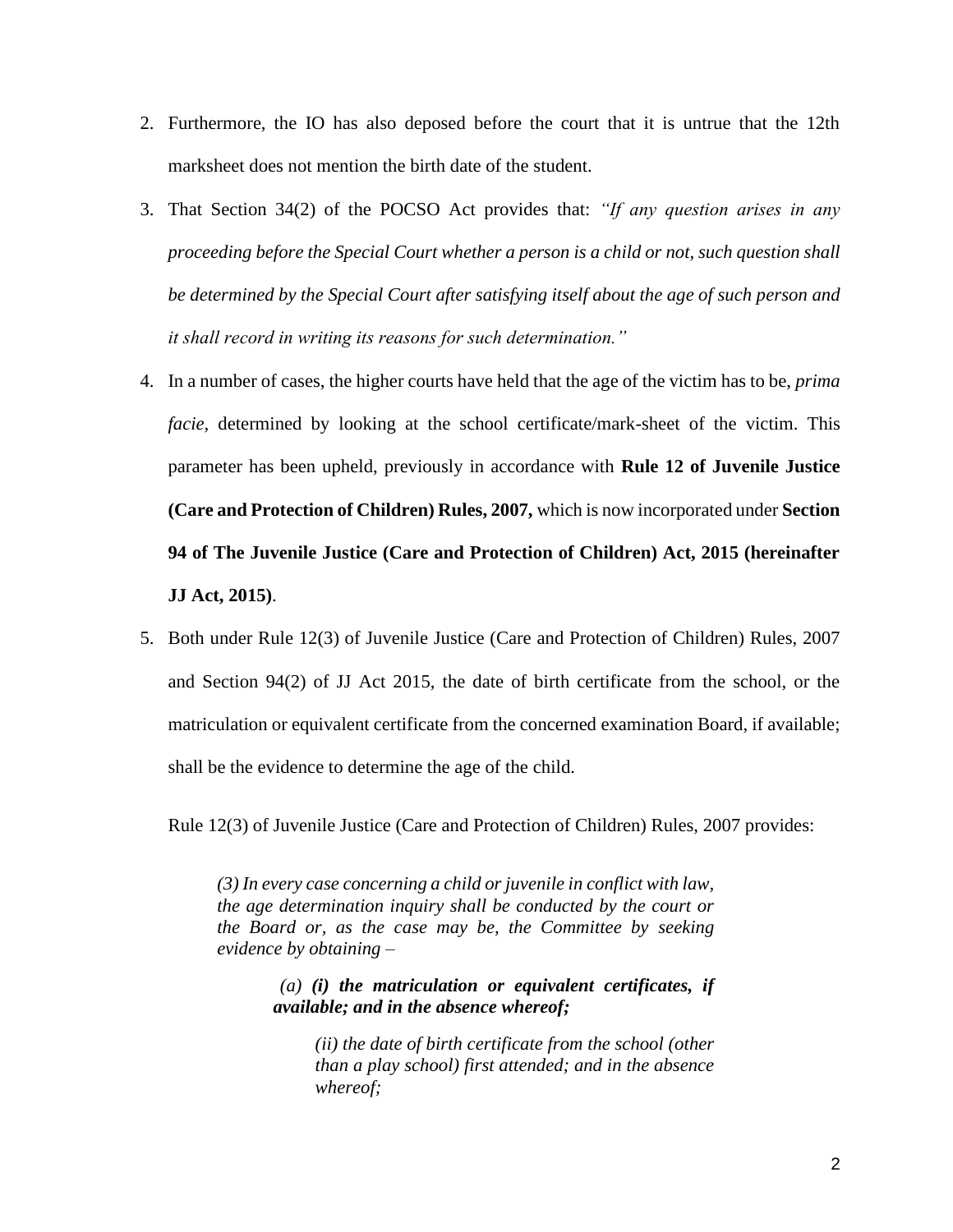*(iii) the birth certificate given by a corporation or a municipal authority or a panchayat;* 

*(b) and only in the absence of either (i), (ii) or (iii) of clause (a) above, the medical opinion will be sought from a duly constituted Medical Board, which will declare the age of the juvenile or child. In case exact assessment of the age cannot be done, the Court or the Board or, as the case may be, the Committee, for the reasons to be recorded by them, may, if considered necessary, give benefit to the child or juvenile by considering his/her age on lower side within the margin of one year.* 

*and, while passing orders in such case shall, after taking into consideration such evidence as may be available, or the medical opinion, as the case may be, record a finding in respect of his age and either of the evidence specified in any of the clauses (a)(i), (ii), (iii) or in the absence whereof, clause (b) shall be the conclusive proof of the age as regards such child or the juvenile in conflict with law.* 

Section 94(2) of JJ Act 2015 provides:

*(2) In case, the Committee or the Board has reasonable grounds for doubt regarding whether the person brought before it is a child or not, the Committee or the Board, as the case may be, shall undertake the process of age determination, by seeking evidence by obtaining —*

*(i) the date of birth certificate from the school, or the matriculation or equivalent certificate from the concerned examination Board, if available; and in the absence thereof;*

*(ii) the birth certificate given by a corporation or a municipal authority or a panchayat;*

*(iii) and only in the absence of (i) and (ii) above, age shall be determined by an ossification test or any other latest medical age determination test conducted on the orders of the Committee or the Board: Provided such age determination test conducted on the order of the Committee or the Board shall be completed within fifteen days from the date of such order.*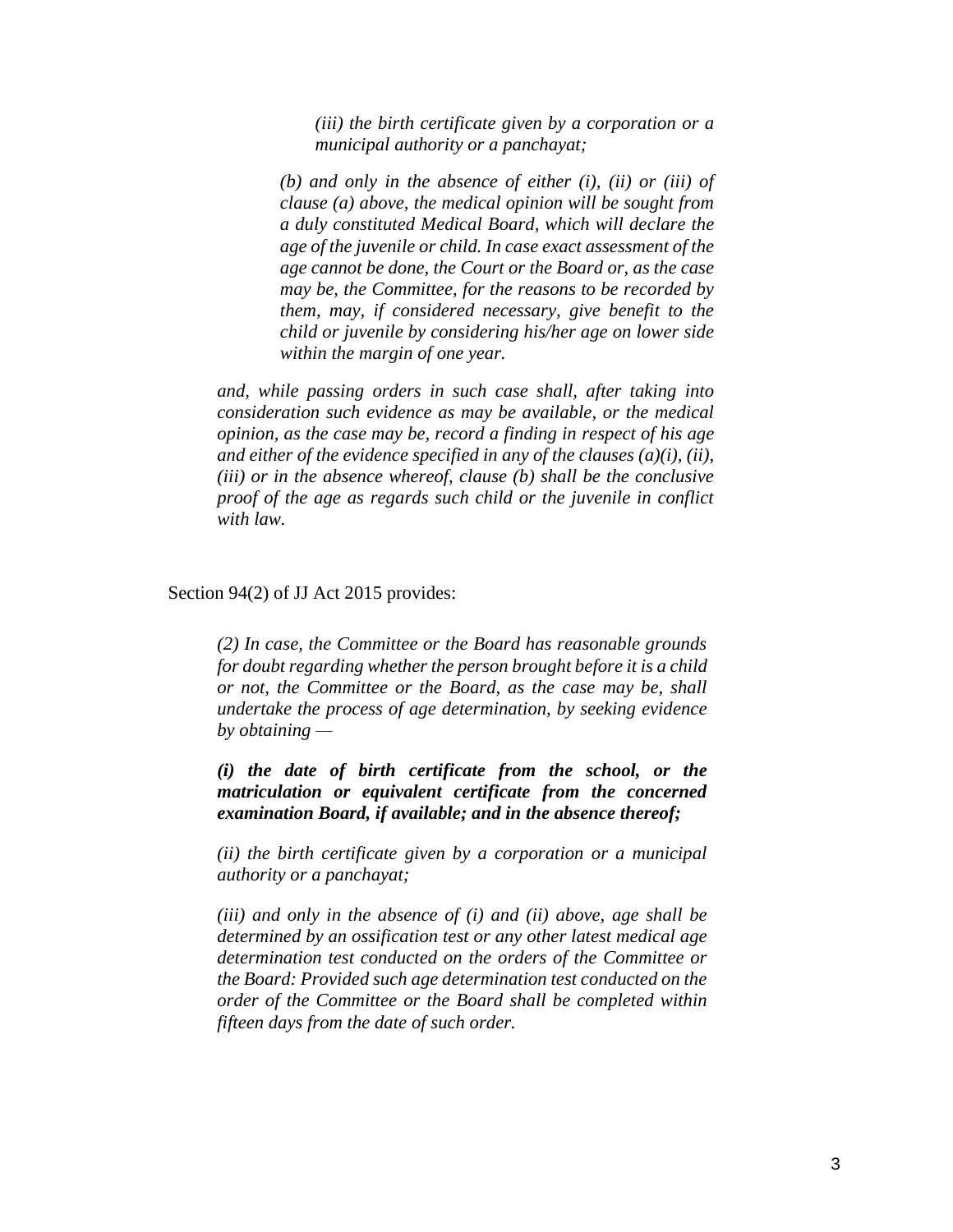6. In **Jarnail Singh v. State of Haryana, (2013) 7 SCC 263,** the Hon'ble Supreme Court

held:

*"…Even though Rule 12 is strictly applicable only to determine the*  age of a child in conflict with law, we are of the view that the *aforesaid statutory provision should be the basis for determining age, even for a child who is a victim of crime. For, in our view, there is hardly any difference in so far as the issue of minority is concerned, between a child in conflict with law, and a child who is a victim of crime. Therefore, in our considered opinion, it would be just and appropriate to apply Rule 12 of the 2007 Rules, to determine the age of the prosecutrix VW-PW6. The manner of determining age conclusively, has been expressed in sub-rule (3) of Rule 12 extracted above. Under the aforesaid provision, the age of a child is ascertained, by adopting the first available basis, out of a number of options postulated in Rule 12(3). If, in the scheme of options under Rule 12(3), an option is expressed in a preceding clause, it has overriding effect over an option expressed in a subsequent clause. The highest rated option available, would conclusively determine the age of a minor. In the scheme of Rule 12(3), matriculation (or equivalent) certificate of the concerned child, is the highest rated option. In case, the said certificate is available, no other evidence can be relied upon. Only in the absence of the said certificate, Rule 12(3), envisages consideration of the date of birth entered, in the school first attended by the child. In case such an entry of date of birth is available, the date of birth depicted therein is liable to be treated as final and conclusive, and no other material is to be relied upon…"*

#### 7. In *Sanjeev Kumar Gupta v. State of Uttar Pradesh, (2019) 12 SCC 370,* the Hon'ble

Supreme Court held:

*"The [Juvenile Justice] Act of 2015 came into force on 15 January 2016. Section 111 repeals the earlier Act of 2000 but stipulates that despite the repeal, anything done or any action taken under the said Acts shall be deemed to have been done or taken under the corresponding provisions of the new legislation. Section 94 contains provisions in regard to the determination of age...*

*Clause (i) of Section 94 (2) places the date of birth certificate from the school and the matriculation or equivalent certificate from the concerned examination board in the same category (namely (i) above). In the absence thereof category (ii) provides for obtaining the*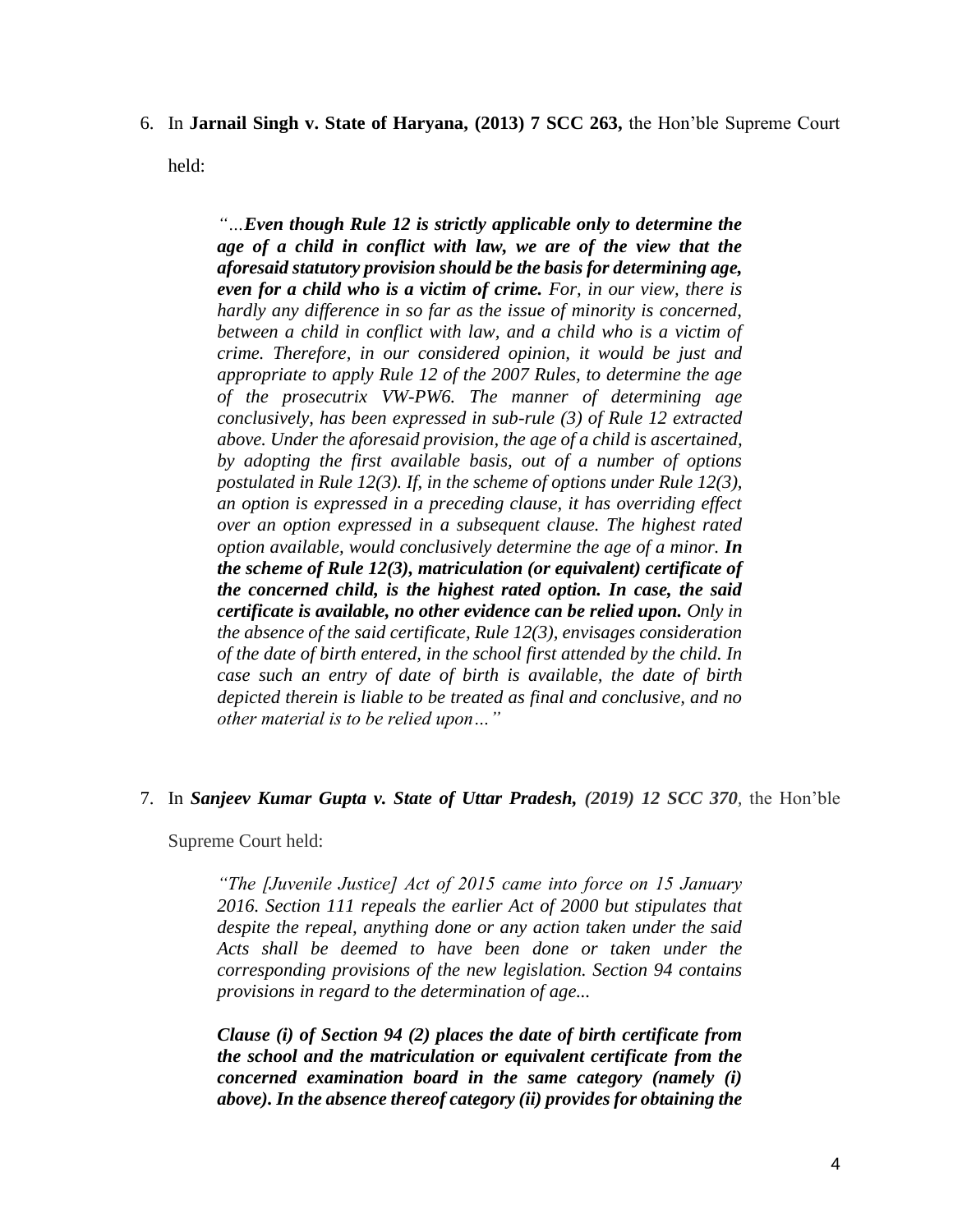*birth certificate of the corporation, municipal authority or panchayat. It is only in the absence of (i) and (ii) that age determination by means of medical analysis is provided. Section 94(2)(a)(i) indicates a significant change over the provisions which were contained in Rule 12(3)(a) of the Rules of 2007 made under the Act of 2000. Under Rule 12(3)(a)(i) the matriculation or equivalent certificate was given precedence and it was only in the event of the certificate not being available that the date of birth certificate from the school first attended, could be obtained. In Section 94(2)(i) both the date of birth certificate from the school as well as the matriculation or equivalent certificate are placed in the same category."*

8. The record of the College therefore proves that the victim was a minor.

#### **II. Consent of the victim irrelevant in cases of minor**

9. It has been held in a number of judgments that once it is clear that the victim is a minor, the issue of her consent does not arise in determining the conviction of the accused under POCSO and the Indian Penal Code.

10. In *Firoz Khan v. State of Rajasthan***,** D.B. Criminal Appeal No. 1778/2017, decided on 2

August 2019, a Division-bench of the Hon'ble High Court of Rajasthan at Jodhpur, held:

*"11. Now we come to the offences under the Indian Penal Code and the POCSO Act for which the accused appellant has been convicted. The entire prosecution case is based on the statement of the victim (PW-10) who virtually admitted in her sworn testimony that the relations between she and Firoz Khan were consensual. Even the defence took up a definite stand about consensual physical relationship between the accused and the victim. Thus, the fact that the accused indulged in penetrative sexual relationship with the victim is well proved by the prosecution evidence and is even admitted by the defence. Nonetheless, while deposing, the girl gave out her age to be of 17 years. The incident took place about 2 years before her statements were recorded. The defence tried to controvert the prosecution case regarding the age of the victim claiming that she had attained the age of majority as on the date of the incident. However, on going through*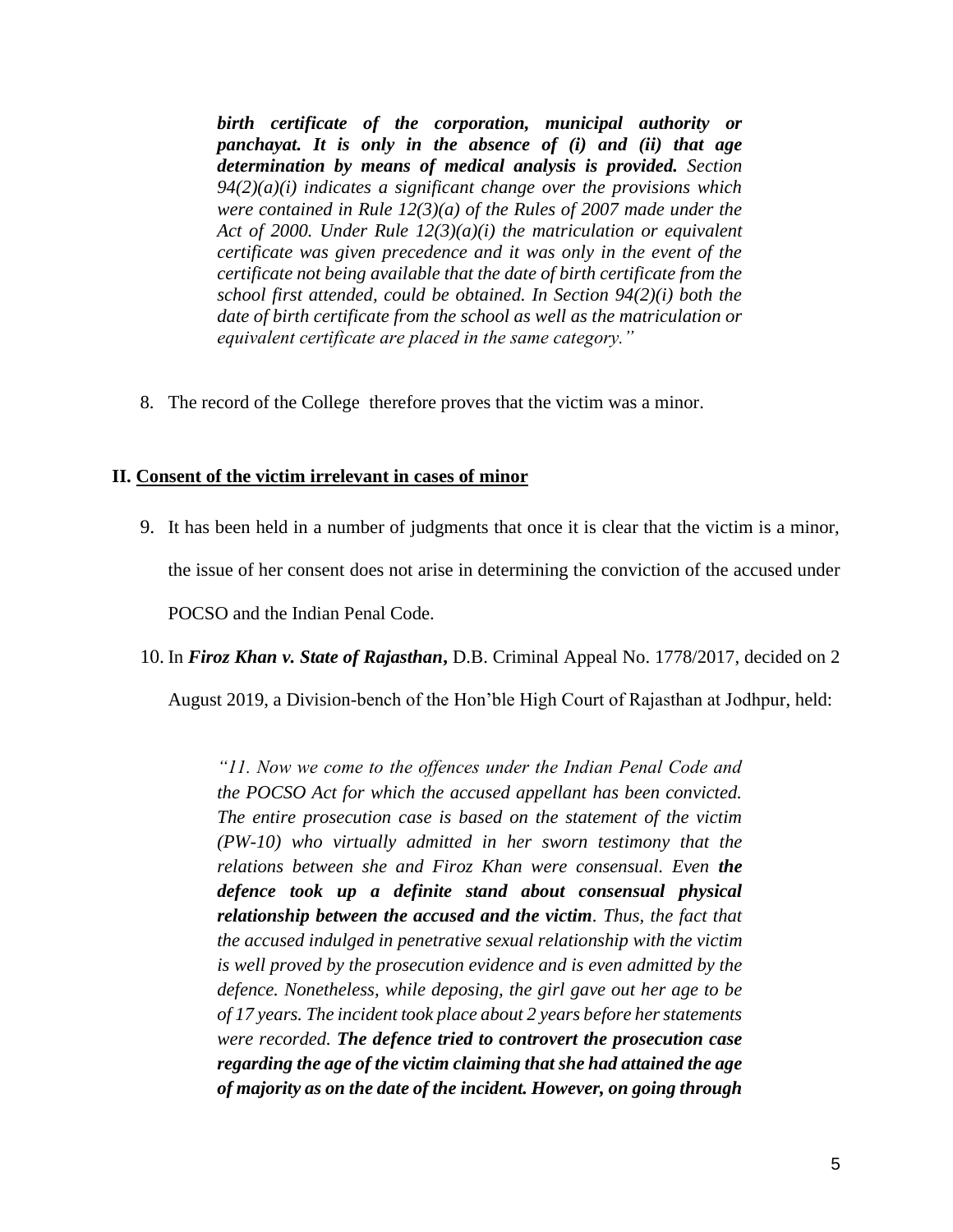*the evidence of PW-17 Arjun Ram, the Principal of the School where the victim was initially admitted and where she studied, it is clear that in her admission form of the Ist standard (Ex. P/9), the date of birth of the victim is mentioned as 05.08.1999. The incident took place in July, 2014. Meaning thereby, the girl was below 15 years of age on the date of commission of offence. As this admission form was filled way back in the year 2004, there is no reason to doubt the veracity of the date of birth of the victim recorded therein. The victim clearly stated that the accused offered to marry her and thereafter, she went away from the house of her father and joined the accused at the Raniwara bus-stand. Manifestly thus, it is clearly a case of a minor girl being kidnapped from the guardianship of her father under an allurement of marriage. True it is, that on going through the statements of the victim (under Sections 161 and 164 Cr.P.C.) with which she was confronted in her cross-examination, it is manifest that in both these statements, the victim divulged that the physical relations between her and the accused appellant were established purely with her consent. However, the consent of a minor girl is irrelevant in view of the clear language of the Clause "Sixthly" of Section 375 IPC which reads that a man is said to commit rape if he penetrates his sexual organ into any orifice of a woman with or without her consent when she is under eighteen years of age. Thus, the consent of the minor is immaterial … the conviction and sentences awarded to the appellant for the offences under Sections 344, 363, 366, 376, 376(2)(i) and 376(2)(n) and Section 3/4 of the POCSO Act are affirmed."*

#### 11. In **Bharti Jatav v. State of M.P.**, Criminal Appeal No. 1004/2014, decided on 14

August 2019, a Single-judge Bench of the Hon'ble Madhya Pradesh High Court held:

*"Since this Court has already come to a conclusion that the prosecutrix was minor below the age of 16 years, therefore, her consent is immaterial. Accordingly, this Court is of the considered opinion that there is no good reason to burden this judgment by adjudicating that whether the prosecutrix was a consenting party or not. Under these circumstances, the conviction of the appellant for offence under Sections 363, 366, 376(1) of IPC and under Section 4 of POCSO Act, 2012 is hereby affirmed."*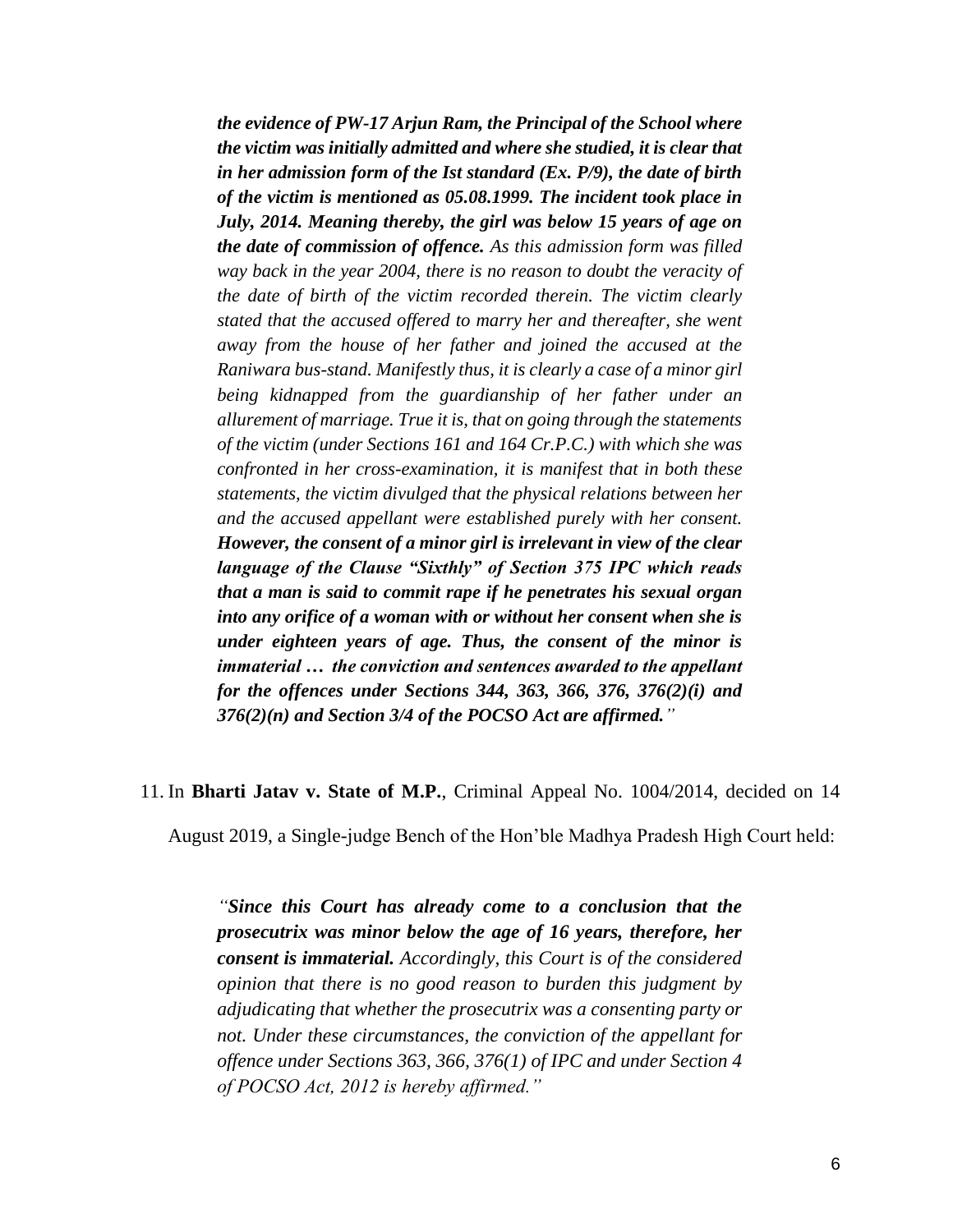#### **Rape offence is proved**

12. That the victim was a minor (as per College records), and the report of the medical board (CHC Nokha) suggests that sexual intercourse had recently occurred before her death. These two conditions are sufficient to constitute a rape offence under the POCSO Act and I.P.C.

# **Nexus between rape offence and the accused proved:**

13. That the Regional Forensics Science Lab, Rajasthan, Bikaner report no. RFSL/BKN/Exam/141/16 establishes the nexus between the rape offence and the accused, Mr. Vijendra Singh. The report observes that human semen was found in exhibits 1, 2, 3, 5, and 6 which were vaginal swab, vaginal smear, undergarment of the victim and the underwear and 'chaddar' of the accused Vijendra Singh. The chaddar/ bedsheet seizure report dated 1.04.2016 at Exh. P-21 notes that the bedsheet/chaddar was seized from the room of accused Vijendra Singh, that was found on the bed in his room. The bedsheet was seized and the seizure report has been signed by the IO. The Forensics report along with the bedsheet seizure report clearly establishes that there was sexual intercourse between the accused Vijendra Singh and the victim.

# **III. Ignorance of victim's minor age cannot be a defence in POCSO cases**

14. That the ignorance of the victim's minor age cannot be claimed as a defence in POCSO cases can be understood from a number of authoritative judgments on 'mistake of fact' and 'mistake of law' in reference to the minor age of the victim.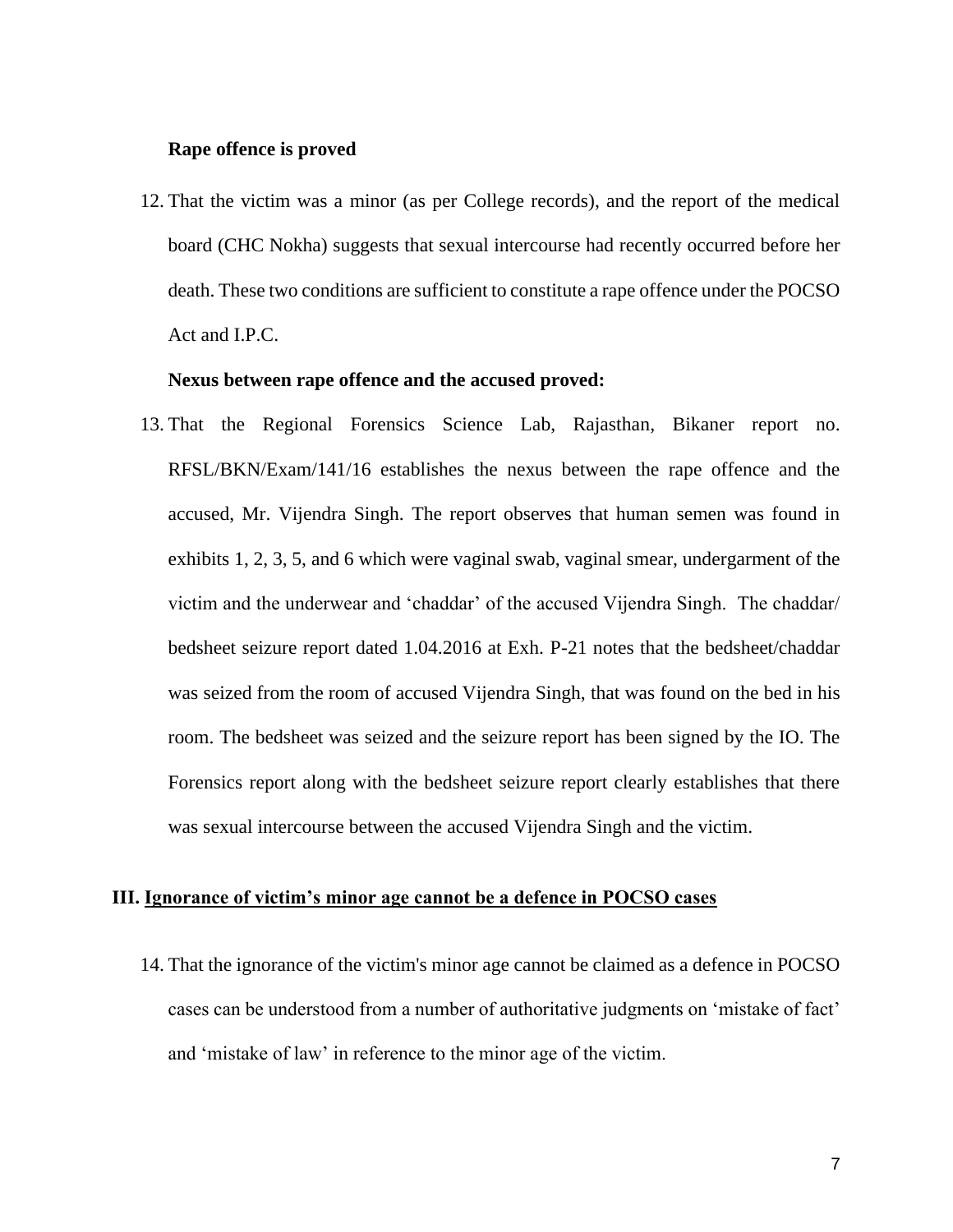#### 15. In *Krishna Maharana v. King-Emperor***, (1929) I.L.R. 9 Pat. 647,** it was held:

*"The first point raised by the learned Advocate for the appellant is that the learned Sessions Judge should not have told the jury that even if the appellant had honestly believed Narayani to be over 16 years of age, and it turned out that she was in fact under 16, the appellant would still be guilty of an offence under section 366 of the Penal Code, 1860. In support of this contention the learned Advocate has referred to Dr. Gour's well-known work on the Penal Law of India, paragraph 3829 of the fourth edition. There are some remarks in this paragraph which imply that good faith, that is to say, an honest belief that the girl was over 16 years of age, would be a good defence in a prosecution under the section. But apparently the only section of the Penal Code, 1860 under which such a defence can be pleaded is section 76 and the learned Advocate has not been able to urge that section 76 has any possible application to the present case. That section applies to acts committed by a person who in good faith believes himself to be bound by law to commit them and in the present case there is no room for the pretence that even if the appellant had been asked by Narayani's mother to take the girl away to Calcutta, a story which the jury has unanimously disbelieved, the appellant "believed himself to be bound by law" to take the girl away. It does not seem necessary in this connection to deal with the annotations of Dr. Gour on section 76 of the Penal Code, 1860 referring to the wellknown English case of Queen v. Prince, (1875) 44 L.J.M.C. 122. It was held by the majority of the Court in that case that Prince was guilty of the misdemeanour charged notwithstanding that he mistakenly believed the girl's declaration of her own age as 18. The English law was subsequently altered, and in the present case we have to deal with section 361 of the Penal Code, 1860 which is framed in such terms as to make it immaterial what the offender took the age of the girl or victim to be."*

#### 16. In *Swadeshi Cotton Mills Co. Ltd. v. Govt. of U.P*., (1975) 4 SCC 378, the Hon'ble

Supreme Court held:

*"Every individual is deemed to know the law of the land. The courts merely interpret the law and do not make law. Ignorance of law is not an excuse for not taking appropriate steps within limitation. Therefore the argument that the appellant did not know the true legal position is not one that can be accepted in law…"*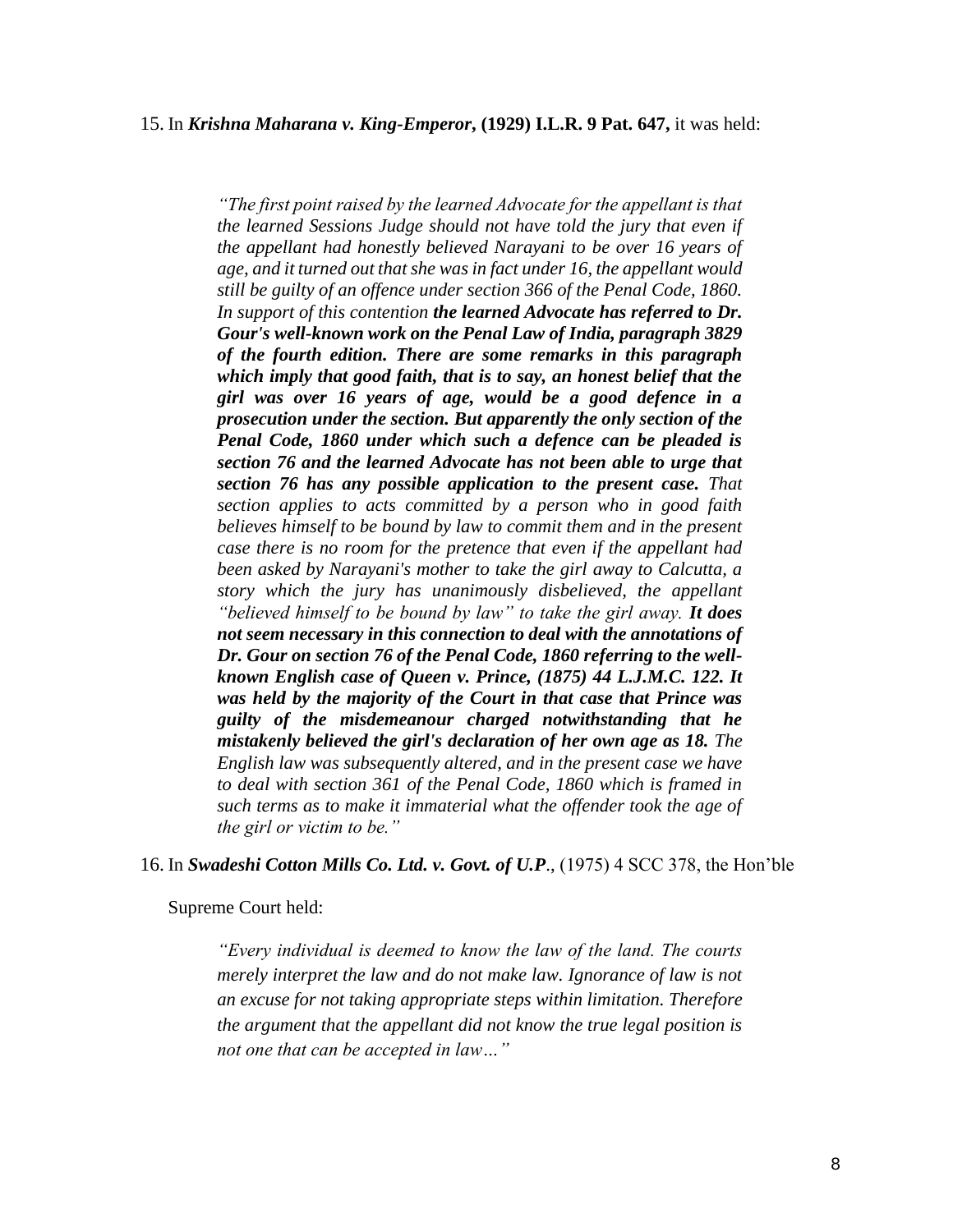17. The accused principal and warden had access to the admission documents of the victim, as they were running the administration of the institute. They could have easily cross-checked the age of the victim from the documents submitted to their institute.

#### **IV. Punishment for failure to report a case under POCSO Act**

- 18. The accused Pragya Prateek Sukla was the Principal of the College at the time of the occurrence of the offence and therefore the person in-charge of the institution. The accused Priya Sukla was the warden of the College, which means she was responsible for the safety of the girls at the hostel. This also makes her the person in-charge of the institution u/s 19 and 21 of the POCSO Act. Both the accused ought to have reported the offence to the police, the minute the minor victim was found by them in accused Vijendra Singh's room.
- 19. That the victim was a subordinate under the supervision of both accused- Principal Pragya Sukla and Warden Priya Sukla, and therefore were obligated to inform about the offence under Sec.19 and 21 of the POCSO Act
- 20. Under Section 19(1) of the POCSO Act, whoever has knowledge that an offence under POCSO has been committed, he shall provide such information to,— (a) the Special Juvenile Police Unit; or (b) the local police. The failure to report the offence shall amount to criminal liability. An additional burden is provided under Section 21(2) on the persons in-charge of any institution.
- 21. Section 21 of POCSO Act provides:

*"(1) Any person, who fails to report the commission of an offence under sub-section (1) of section 19 or section 20 or who fails to record such 11 offence under sub-section (2) of section 19 shall be punished with imprisonment of either description which may extend to six months or*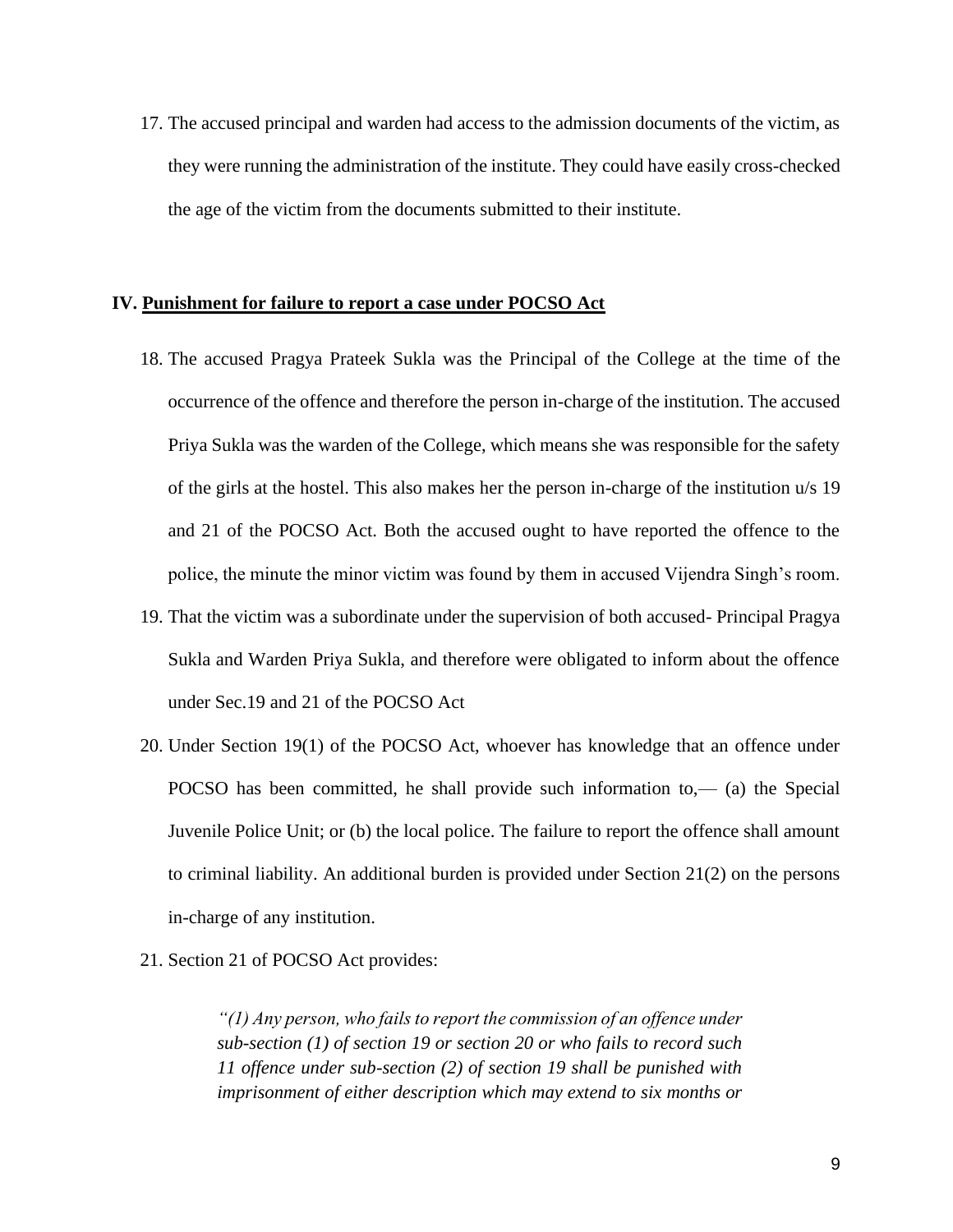*with fine or with both.* 

*(2) Any person, being in-charge of any company or an institution (by whatever name called) who fails to report the commission of an offence under sub-section (1) of section 19 in respect of a subordinate under his control, shall be punished with imprisonment for a term which may extend to one year and with fine. (3) The provisions of sub-section (1) shall not apply to a child under this Act."*

22. The spirit of the above provisions was reiterated by the Hon'ble Supreme Court in the case

of *Shankar Kisanrao Khade v. State of Maharashtra***, (2013) 5 SCC 546.** The Hon'ble Court (speaking through Hon'ble Justice M.B. Lokur) passed the following directions for

compliance:

*"(1) The persons in charge of the schools/educational institutions, special homes, children homes, shelter homes, hostels, remand homes, jails, etc. or wherever children are housed, if they come across instances of sexual abuse or assault on a minor child which they believe to have been committed or come to know that they are being sexually molested or assaulted are directed to report those facts keeping upmost secrecy to the nearest Special Juvenile Police Unit (SJPU) or local police, and they, depending upon the gravity of the complaint and its genuineness, take appropriate follow-up action casting no stigma to the child or to the family members…*

*(6) The non-reporting of the crime by anybody, after having come to know that a minor child below the age of 18 years was subjected to any sexual assault, is a serious crime and by not reporting they are screening the offenders from legal punishment and hence be held liable under the ordinary criminal law and prompt action be taken against them, in accordance with law."*

# 23. In *Lizy Paul v.State of Kerala***, 2019 SCC OnLine Ker 6097: Crl. M.C. No. 796 of 2019,**

**decided on 29 January 2019**, the Hon'ble Kerala High Court explained the content of

Sections 19 and 21 in clearest terms, and held: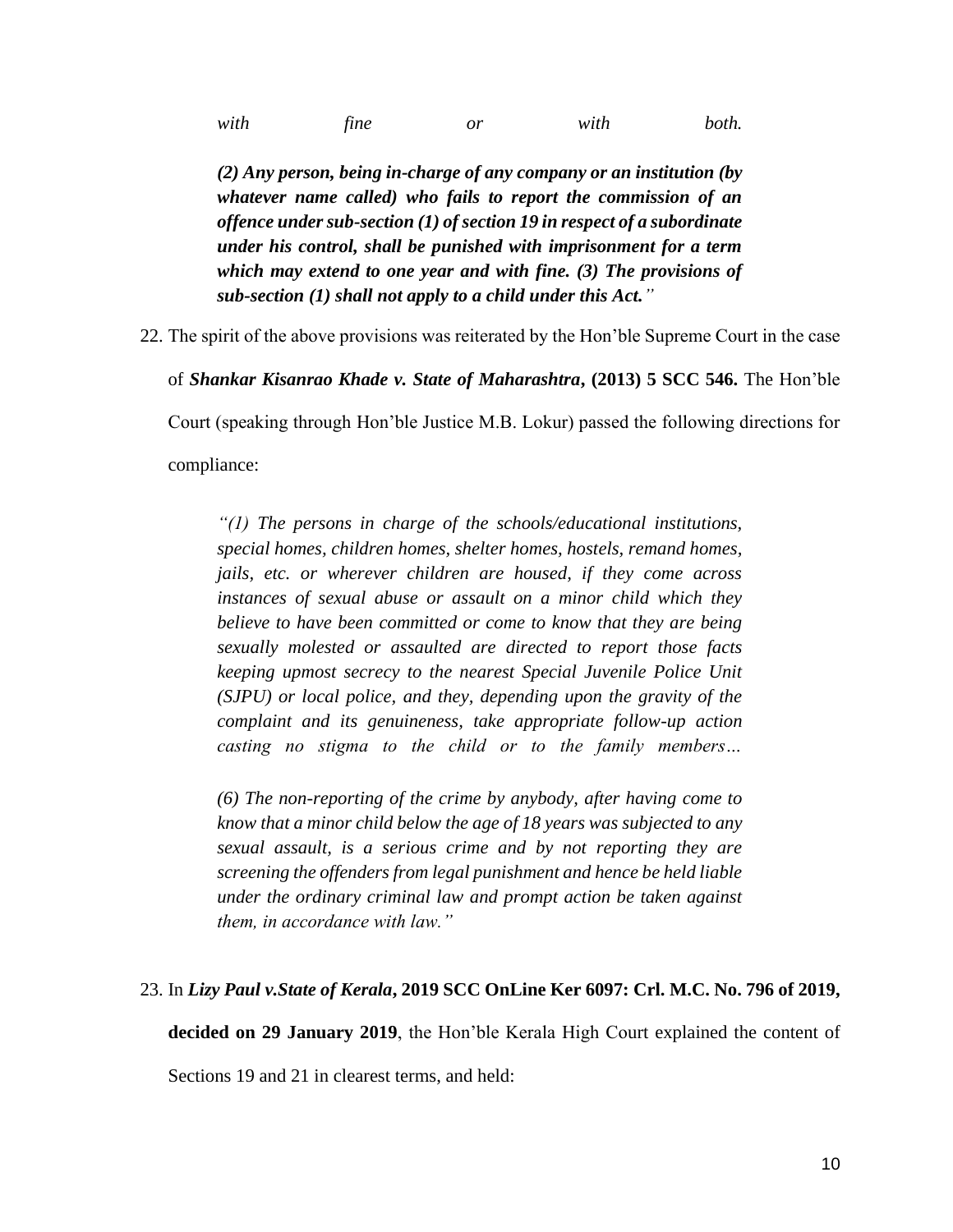*"Section 19 of the [POCSO] Act is lucid and clear. It starts with a non obstante clause. It says that not withstanding anything contained in the Code of Criminal Procedure, 1973 (2 of 1974), any person (including the child), who has apprehension that an offence under the Act is likely to be committed or has knowledge that such an offence has been committed, he shall provide such information to the Special Juvenile Police Unit or the local police. The procedure to be followed thereafter is also detailed. Section 21 has two limbs. Sub Clause (1) provides for punishment of a person who fails to report the commission of an offence under sub-section (1) of Section 19 or Section 20 or who fails to record such offence under sub-section (2) of Section 19. Sub clause (2) provides for punishment of any person, being in-charge of any company or an institution (by whatever name called) fails to report the commission of an offence under sub-section (1) of Section 19 in respect of a subordinate under his control."*

In the above case, the Headmistress of a school was charged under Sections 19(2) r/w. 21(2) of POCSO Act. The allegation against the Headmistress was that she failed to report the commission of the offence (sexual assault on several students by a school teacher) under sub-section (I) of Section 19 of the Act to the Special Juvenile Police Unit or to the local police and thereby committed the offence punishable under Section 19 (2) r/w Section 21 (2) of the Act. The Headmistress claimed that she had reported the matter to the corporate management of the school, and therefore she would not be liable under the POCSO Act. The Kerala High Court rejected this line of defence, and held:

*"The learned Senior counsel appearing for the petitioner submitted that initially when the FIR was registered, the petitioner was not named as an accused. In the course of investigation, an additional report was submitted by which the petitioner was roped in as the 2nd accused.*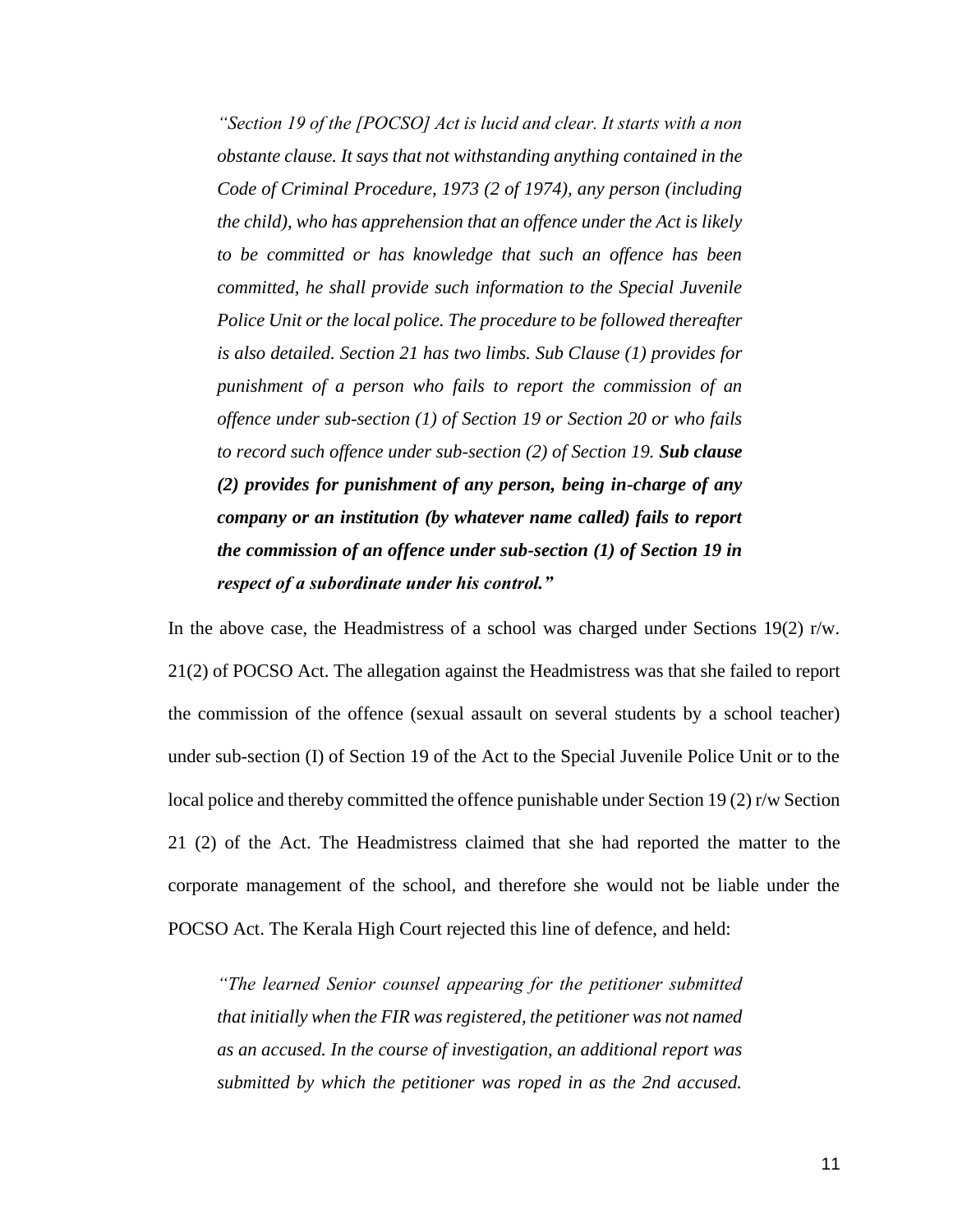*According to him, St Mary's A.L.P. School is under the corporate management run by the Thalassery Arch Diocese and the Corporate Manager is the person in charge of the institution. The petitioner being a subordinate officer under the Corporate Manager, she is only bound to report the matter to the Corporate Manager, which she has done. The Corporate Manager visited the school and took statements of all concerned…*

*The contention that the petitioner is not the person in-charge does not appeal to me. Every person, including the child, who has apprehension that an offence under this Act is likely to be committed or has knowledge that such an offence has been committed is bound to report the incident. I am also not impressed with the contention of the petitioner that her duty is to report the matter to the corporate management and not to the authorities mentioned under Section 19 of the Act. The said provision was enacted to ensure that crimes against children are reported promptly and no attempt is made to cover it up."*

24.The Hon'ble High Court of Chhattisgarh, in the case of *Kamal Prasad Patade v. State of Chhattisgarh*, 2016 CriLJ 3759, also emphasized the mandatory obligation on the incharge of any institution to report the offence under POCSO to the police. It held:

> *"A conspectus of the afore-stated judgments would show that Section 21(2) of the POSCO Act is a penal provision which obliges any person being in-charge of the institution to give information before the police about the commission of an offence under the POSCO Act. The said provision has been enacted for the purpose of screening the offender relating to commission of offence under the POSCO Act with an intention that information relating to commission of offence under the POSCO Act must reach to the police authorities with all*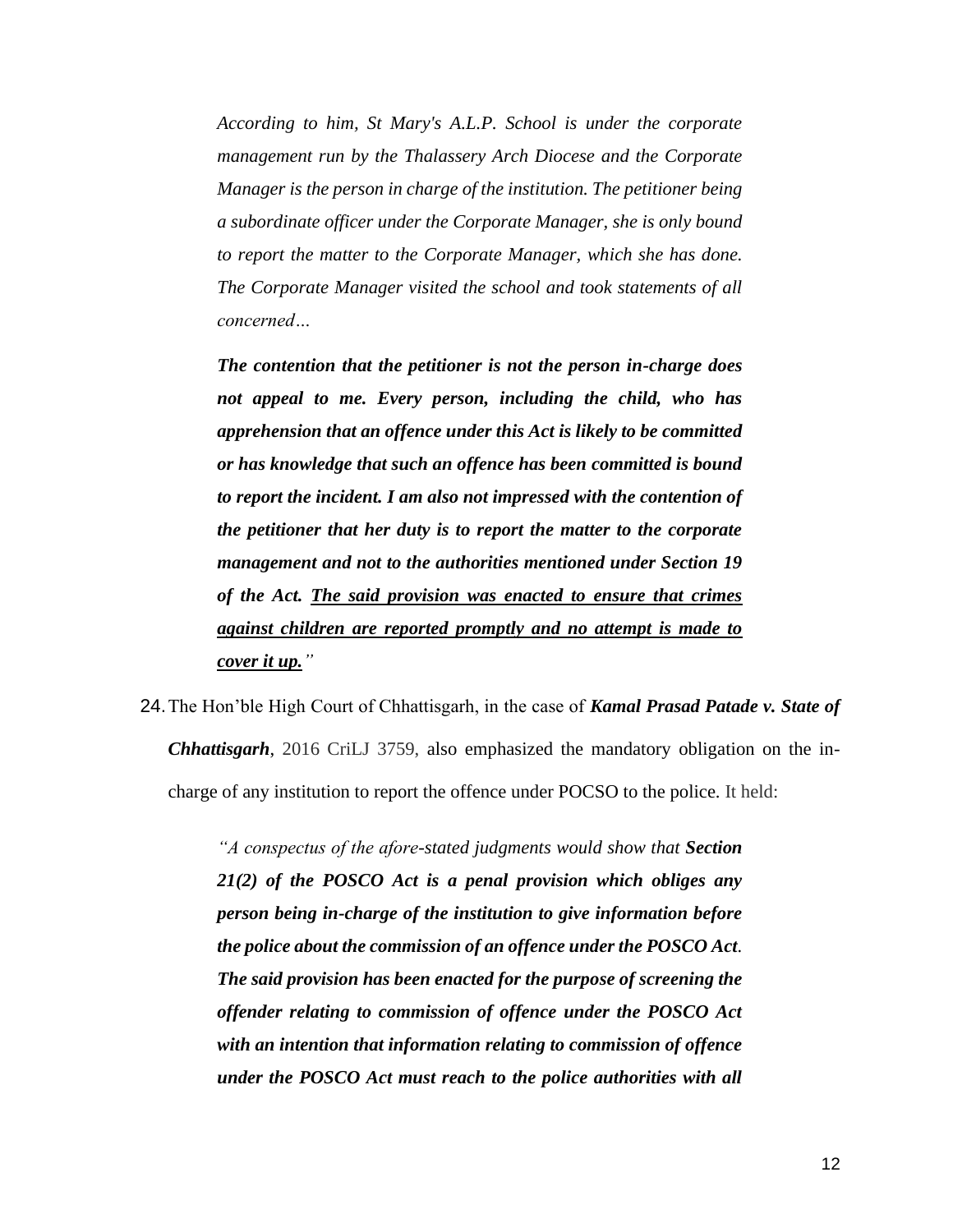*expedition so that wheels of investigation for the offences under the POSCO Act will start running at the earliest and once the information relating to commission of offence actually reaches to the Police Station, the requirement of Section 19(1) of the POSCO Act stood satisfied and therefore, no prosecution for non-reporting the matter under Section 21(2) of the POSCO Act would lie against the Head of the Institution."*

25. The accused Pragya Prateek Sukla (Principal of the College) and accused Priya Sukla (the warden of the College) were the persons in-charge of the institution, and failed in their mandatory obligation to report the offence under POCSO Act to the police, and therefore are liable to be convicted under Sections 19 and 21(2) of the POCSO Act.

#### **V. Abetment to Suicide**

- 26. That accused Priya Shukla, the warden, and her husband Pragya Pratik Shukla, the principal, had made the minor victim write an apology letter after finding her in accused Vijendra Singh's room past midnight on 29.03.2016. They were responsible for the minor victim and she was under their supervision and care. Further, as elucidated above, they knew that she was a minor. Upon finding her in a quite obviously dangerous situation, they had made the victim write an apology letter instead of reporting a potential rape, and caring for her.
- 27. Further, the IO Satnam Singh has deposed before the court in no uncertain terms that it was accused Priya Sukla herself who had submitted the apology letters signed by accused Vijendra Singh and the deceased victim to him, which have been exhibited at Exh. P- 55 and 56 respectively. The IO's statement establishes that accused Priya Sukla was in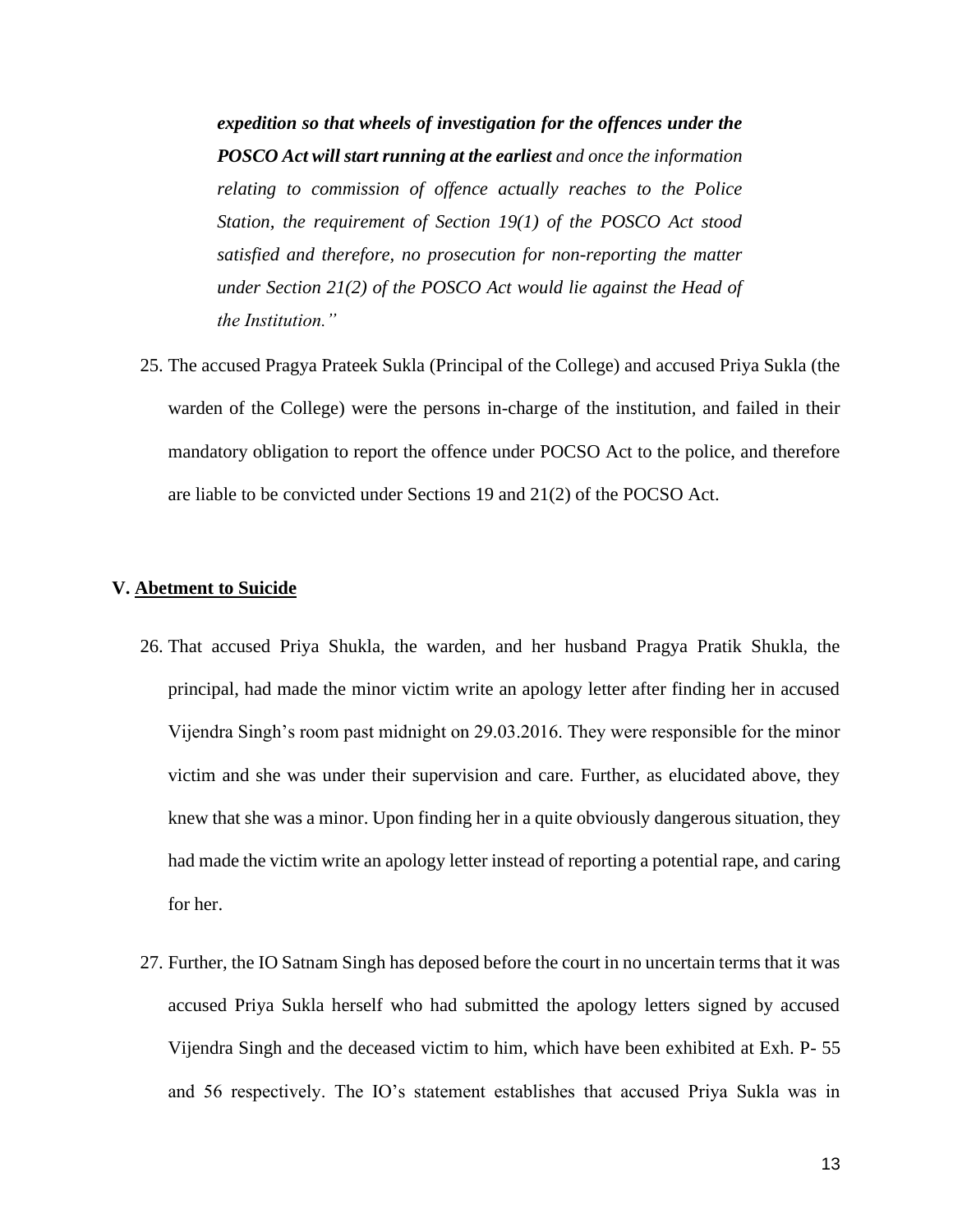possession of the apology letters when she handed them over to the IO at the time of investigation.

- 28. The depositions of the nurse Leena Gupta and the watchman Hanuman Singh corroborate the fact that Priya Shukla and Pragya Pratik Shukla had made the victim write an apology letter.
- 29. Further, forensic report by the State Forensic Science Laboratory, Jodhpur dated 28.06.2016 confirms that the handwriting in the apology letter dated 29.03.2016 claimed to be the victim's, showing similarities with the answer booklet bearing the name of the victim student.
- 30. Instead of supporting the victim (a minor and a Scheduled Caste girl), the accused Priya Shukla, the warden, and her husband Pragya Pratik Shukla, the principal, shamed her by forcing her to write an apology in the middle of the night. The accused were in a position of power (as in-charge of the institute), who misused their authority in contravention of the law.
- 31. Furthermore, the accused Vijender Singh (while being a teacher) committed aggravated penetrative sexual assault on the victim, for which she was shamed before everyone in her institute.
- 32. There was anxietment and humiliation given by the accused, which led to the commission of suicide by the victim.
- 33. That causing public humiliation may be considered as constituting abetment of the suicide has been accepted by the Hon'ble Supreme Court in the cases of *Praveen Pradhan v. State*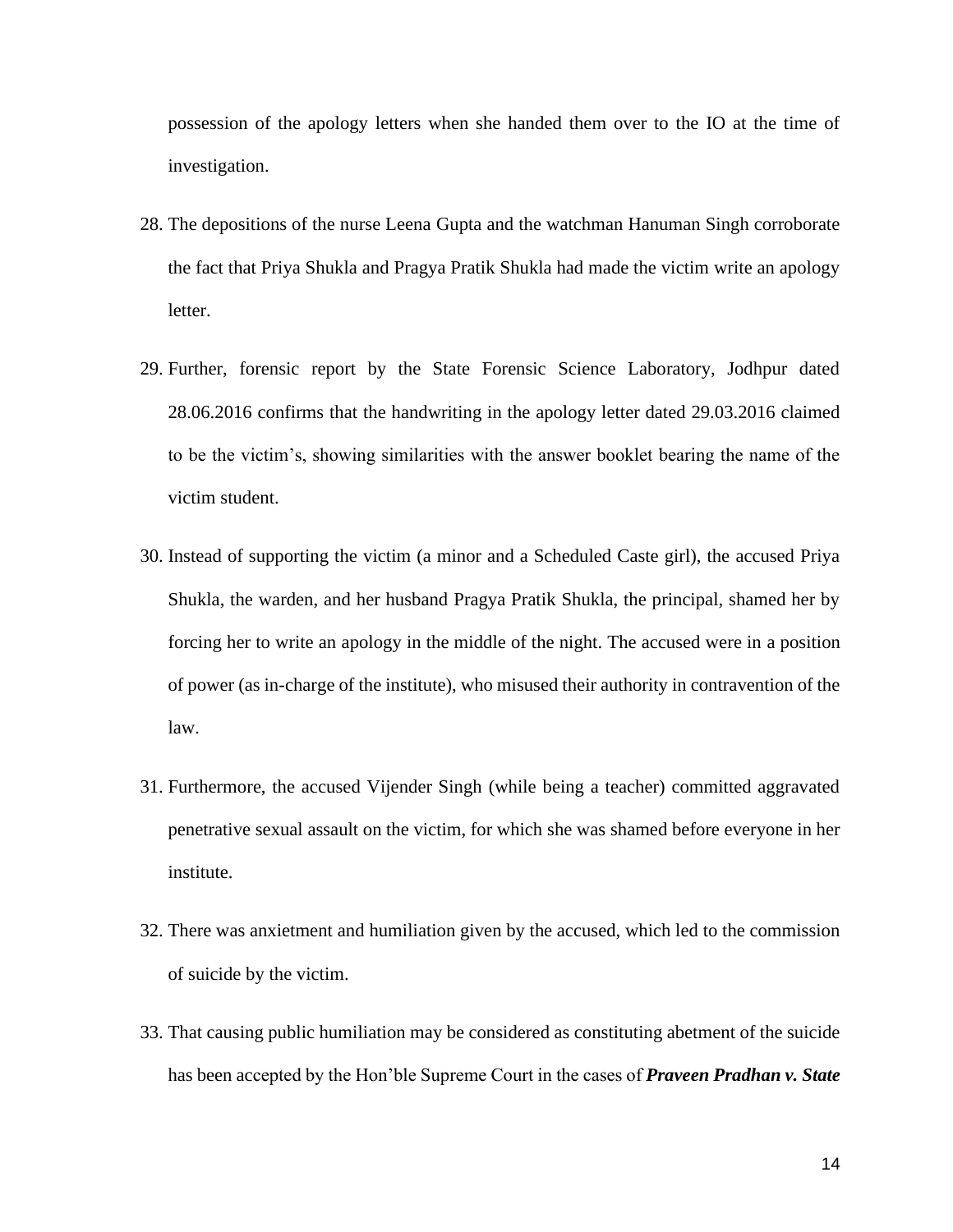*of Uttaranchal***, (2012) 9 SCC 734** and *Dammu Sreenu v. State of A.P.***, (2009) 14 SCC** 

**249.** Furthermore, the Hon'ble Supreme Court held in the case of *Ude Singh v. State of* 

*Haryana, (2019) 17 SCC 301:* 

*"If the accused plays an active role in tarnishing the self-esteem and self-respect of the victim, which eventually draws the victim to commit suicide, the accused may be held guilty of abetment of suicide."*

34. The victim, being a Scheduled Caste minor, was forced to write an apology, leading to her humiliation and loss of dignity. The multi-layered experiences of humiliation and oppression of Scheduled Caste girls has been recorded in a recent judgment of the Hon'ble Supreme Court in the case of *Patan Jamal Vali v. State of Andhra Pradesh***,** AIR 2021 SC 2190:

> *"The experience of rape induces trauma and horror for any woman regardless of her social position in the society. But the experiences of assault are different in the case of a woman who belongs to a Scheduled Caste community… When the identity of a woman intersects with, inter alia, her caste, class, religion, disability and sexual orientation, she may face violence and discrimination due to two or more grounds. Transwomen may face violence on account of their heterodox gender identity. In such a situation, it becomes imperative to use an intersectional lens to evaluate how multiple sources of oppression operate cumulatively to produce a specific experience of subordination for a blind Scheduled Caste woman... The... discussion highlights the social and economic context in which sexual violence against women from SC & ST communities occurs. This contextualized legal analysis has to be adopted by the Court which is sensitive to the nature of evidence that is likely to be produced in a case where various marginalities intersect".*

This factor also needs to be considered while deciding the issue of abetment of suicide under Section 305, IPC.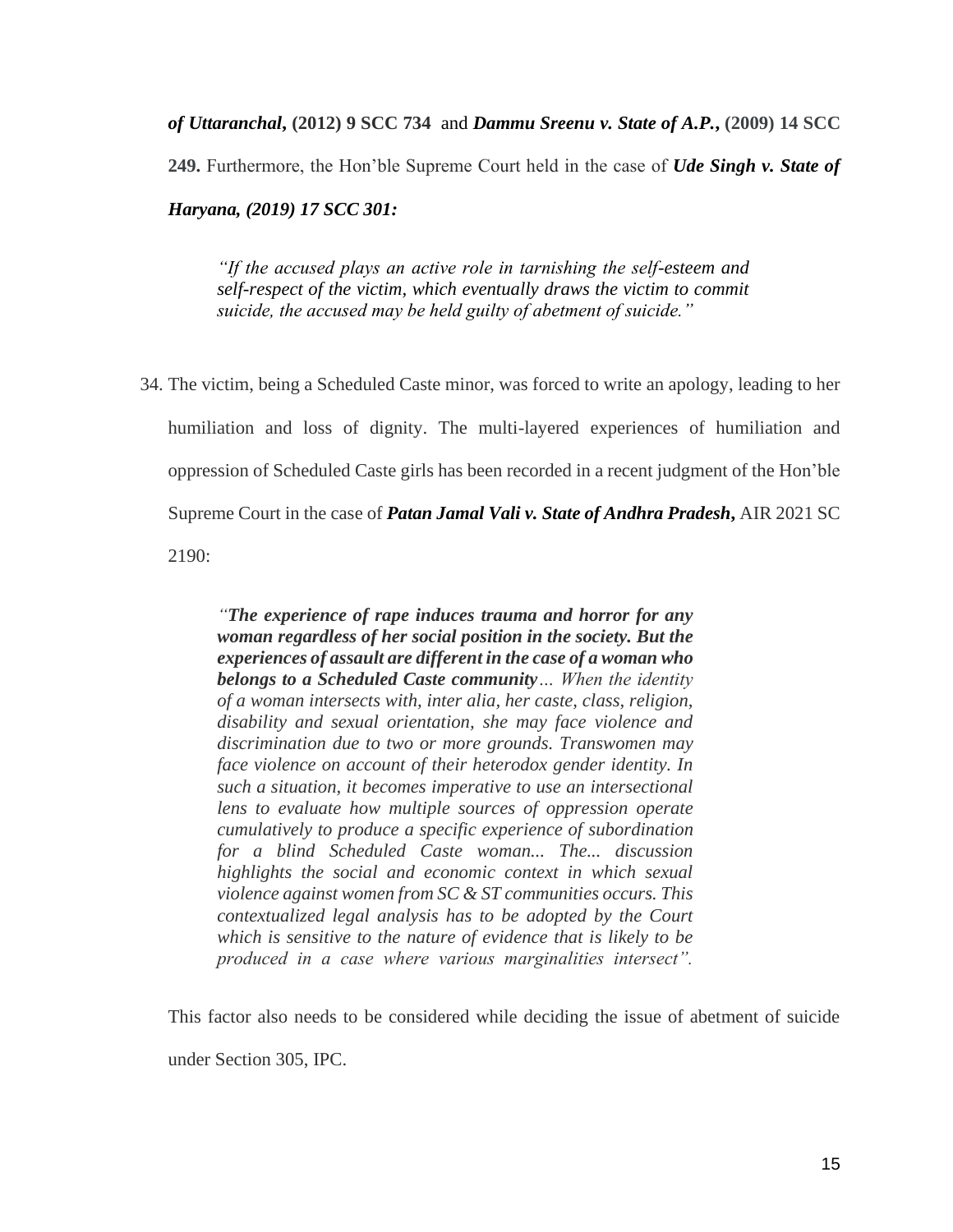#### **VI. The offence constitutes an "atrocity" under the Scheduled Caste and Scheduled Tribes**

#### **(Prevention of Atrocities) Act, 1989**

35. In **Patan Jamal Vali v. The State of Andhra Pradesh,** AIR 2021 SC 2190**,** the Hon'ble

Supreme Court held that:

*"To deny the protection of Section 3 (2) (v) on the premise that the crime was not committed against an SC & ST person solely on the ground of their caste identity is to deny how social inequalities function in a cumulative fashion. It is to render the experiences of the most marginalized invisible. It is to grant impunity to perpetrators who on account of their privileged social status feel entitled to commit atrocities against socially and economically vulnerable communities. This is not to say that there is no requirement to establish a causal link between the harm suffered and the ground, but it is to recognize that how a person was treated or impacted was a result of interaction of multiple grounds or identities. A true reading of Section 3(2)(v) would entail that conviction under this provision can be sustained as long as caste identity is one of the grounds for the occurrence of the offence…*

*It is pertinent to mention that Section 3(2)(v) was amended by the Scheduled Castes and the Scheduled Tribes (Prevention of Atrocities) Amendment Act, 2015, which came into effect on 26 January 2016. The words "on the ground of" under Section 3(2) (v) have been substituted with "knowing that such person is a member of a Scheduled Caste or Scheduled Tribe". This has decreased the threshold of proving that a crime was committed on the basis of the caste identity to a threshold where mere knowledge is sufficient to sustain a conviction. Section 8 which deals with presumptions as to offences was also amended to include clause (c) to provide that if the accused was acquainted with the victim or his family, the court shall presume that the accused was aware of the caste or tribal identity of the victim unless proved otherwise…*

*The current regime under the SC & ST Act, post the amendment, has facilitated the conduct of an intersectional analysis under the*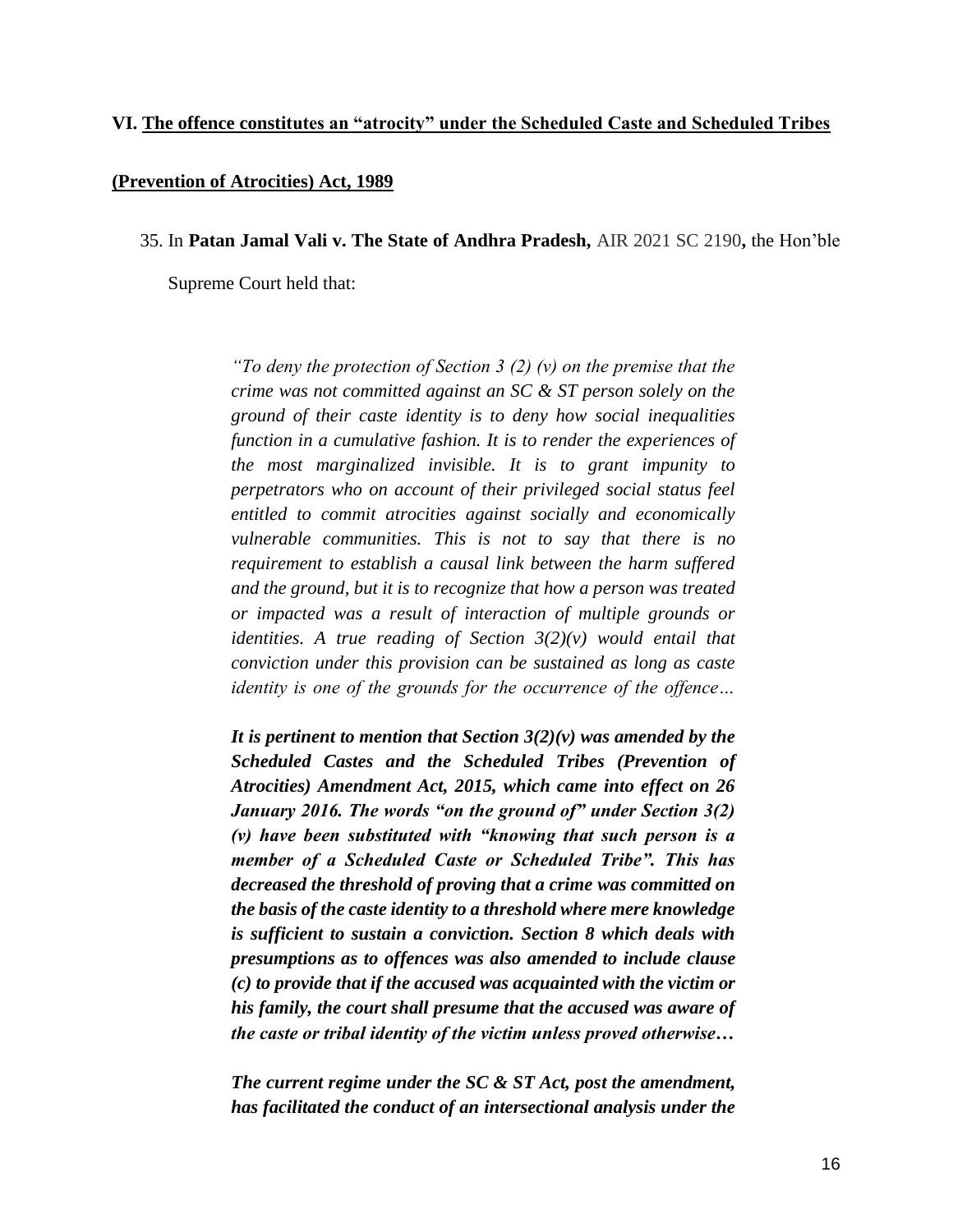*Act by replacing the causation requirement under Section 3(2)(v) of the Act with a knowledge requirement making the regime sensitive to the kind of evidence that is likely to be generated in cases such as these."*

36. The above observations on the applicability of Scheduled Caste and Scheduled Tribes (Prevention of Atrocities) Act, 1989 shall apply to the present case, since the victim was a Scheduled Caste minor, and the accused were aware of her caste location. She studied in the institute, where her documents were submitted, and the accused had access to those documents, by being in-charge of the institute.

# **VII. Presumption as to offences in Atrocities and POCSO cases**

37. That section 8 of the SC, ST (Prevention of Atrocities) Act, 1989 provides that unless contrary is proved, a Special Court shall presume that the accused has abetted the offence.

The special court shall also presume that the accused was aware of the caste identity of the

victim, unless contrary is proved.

38. Section 8 of the Act reads as under:

*8. Presumption as to offences.—In a prosecution for an offence under this Chapter, if it is proved that—*

*(a) the accused rendered any financial assistance to a person accused of, or reasonably suspected of, committing, an offence under this Chapter, the Special Court shall presume, unless the contrary is proved, that such person had abetted the offence;*

*(b) a group of persons committed an offence under this Chapter and if it is proved that the offence committed was a sequel to any existing dispute regarding land or any other matter, it shall be presumed that the offence was committed in furtherance of the common intention or in prosecution of the common object.*

*c) the accused was having personal knowledge of the victim or his family, the Court shall presume that the accused was aware of the vaste or tribal identity of the victim, unless the contrary is proved*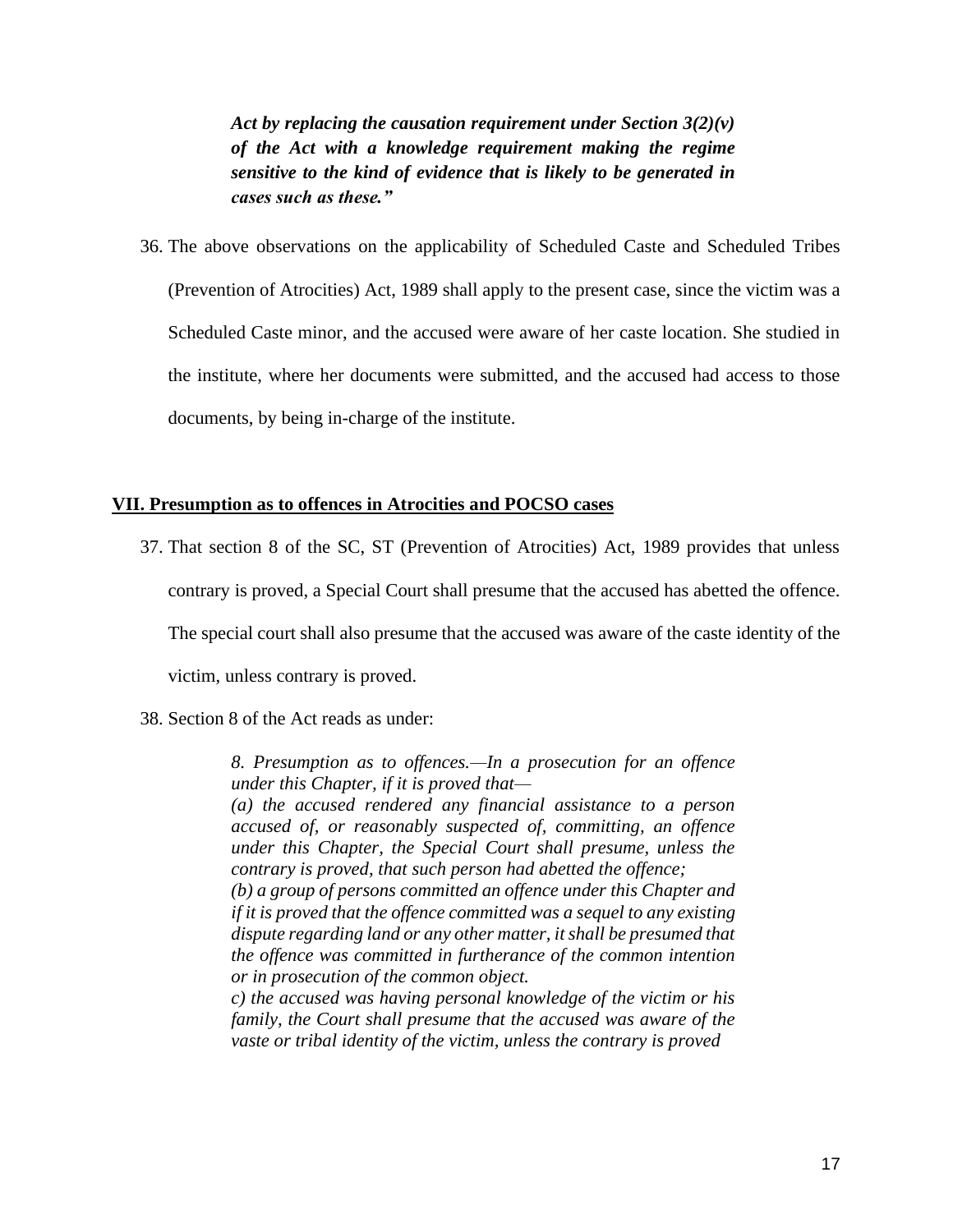39. That as provided under Sections 29 and 30 of POCSO Act, there is a presumption that an accused charged under Sections 3,5,7 and 9 of the aforesaid Act has committed such an offence and such an accused is obligated to prove his innocence

40. Section 29 under the POCSO Act reads as under:

*"Presumption as to certain offences - Where a person is prosecuted for committing or abetting or attempting to commit any offence under sections 3, 5, 7 and section 9 of this Act, the Special Court shall presume, that such person has committed or abetted or attempted to commit the offence, as the case may be unless the contrary is proved."*

41. Section 30 under the POCSO Act reads as under:

*"(1) In any prosecution for any offence under this Act which requires a culpable mental state on the part of the accused, the Special Court shall presume the existence of such mental state but it shall be a defence for the accused to prove the fact that he had no such mental state with respect to the act charged as an offence in that prosecution. (2) For the purposes of this section, a fact is said to be proved only when the Special Court believes it to exist beyond reasonable doubt and not merely when its existence is established by a preponderance of probability.*

*Explanation.--In this section, "culpable mental state" includes intention, motive, knowledge of a fact and the belief in, or reason to believe, a fact.*

**Drafted by:** Disha Wadekar, Advocate, with inputs from: Anurag Bhaskar

# **Submitted & Signed by**

Advocate(s) for the Complainant: